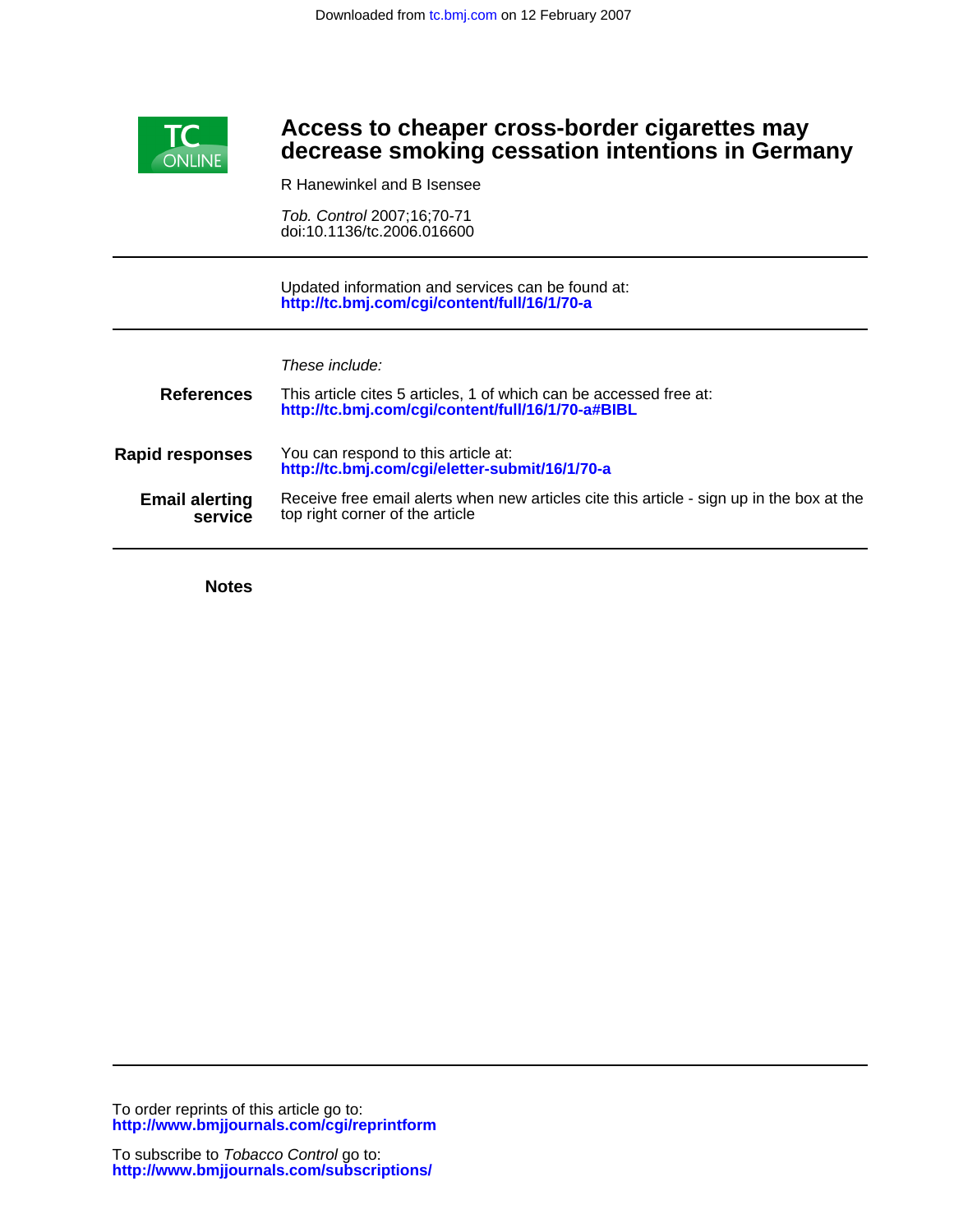Table 1 Multiple linear regression for monthly cigarette tax stamps or sales, 1999– 2006

|                             | Outcome = monthly cigarette sales |                        |  |
|-----------------------------|-----------------------------------|------------------------|--|
| Predictor variables         | Unstandardised $\beta$            | Standardised B         |  |
| Intercept                   | 2574105.8                         |                        |  |
| Average daily temperature   | 123746.2                          | $0.261**$              |  |
| Excise tax                  | $-8721370.0$                      | $-0.825**$             |  |
| Number of days in the month | 1280219.4                         | $0.142**$              |  |
|                             |                                   | Adjusted $R^2 = 0.779$ |  |

three consecutive times; each increase coincided with the beginning of fiscal years 2003, 2004 and 2005. Thus, high rates in June and lower rates in July  $(292 \text{ million})^5$  may be attributed to wholesale distributors ''hoarding'' cigarettes in June in anticipation of higher prices in July when new tax increases take effect.

All correlations between monthly cigarette sales and the predictor variables were significant; the strongest correlation was for excise tax rate ( $r = -0.826$ ,  $p < 0.00$ ). In the regression, cigarette excise tax rate remained the strongest predictor of cigarette sales, followed by the average daily temperature and the number of days in the month, which were also significant (table 1).

These results further support the notion that the recent increases in indoor air restrictions, which force smokers outdoors to smoke,<sup>6</sup> may contribute to the seasonal changes in cigarettesmoking behaviour. Our findings point to the importance of controlling for the number of days in a month when examining seasonality. Previous research suggested that February, a winter month in the northern hemisphere, had the lowest cigarette consumption, but February also has the distinction of being the month with the fewest days. Thus, February's status as the month with the lowest cigarette sales<sup>1</sup> may be because of the weather conditions and also because it has fewer days for distributors to purchase tobacco. Although these data are limited to New Jersey for the period 1999– 2006, these results are consistent with previous  $r$ esearch<sup>1-4</sup> and add to the evidence that cigarette-smoking behaviour has a seasonality component.

#### D Momperousse, C D Delnevo, M J Lewis

Tobacco Surveillance and Evaluation Research Program, University of Medicine and Dentistry of New Jersey-School of Public Health, New Jersey, USA

Correspondence to: D Momperousse, University of Medicine & Dentistry of New Jersey-School of Public Health, Tobacco Surveillance & Evaluation Research Programme, 317 George Street, New Brunswick 08901, USA; momperda@umdnj.edu

doi: 10.1136/tc.2006.018135

Competing interests: None declared.

#### References

- 1 Chandra S, Chaloupka FJ. Seasonality in cigarette sales: patterns and implications for tobacco control. Tob Control 2003;12:105–7.
- 2 Colwell B, Ramirez N, Koethly L, et al. Seasonal variations in the initiation of smoking among adolescents. Nicotine Tob Res 2006;8:239–43.
- 3 Wellman RJ, DiFranza JR. Seasonality in onset of youth smoking parallels seasonality in cigarette sales. Tob Control 2003;12:339.
- 4 Norris G. Indoor smoking bans bring seasonality to tobacco business: Rothmans CEO. The Canadian Press 2005.
- 5 Orzechowski W, Walker RC. State Cigarette Tax Rates. The Tax Burden on Tobacco: Historical Compilation, Volume 40. Arlington, Virginia: Orzechowski and Walker, 2005.
- 6 Farrelly MC, Evans WN, Sfekas AE. The impact of workplace smoking bans: results from a national survey. Tob Control 2000;8:272–7.

# Flavoured tobacco products with marijuana names

Flavoured tobacco products with marijuana names are sold in gas (petrol) stations in the US. The terms kush and purple haze are common names for marijuana. In addition, many rap artists are using these names in their music to describe specific types of marijuana.

The tobacco products are called blunt wraps. Blunt wraps are similar to cigarette-rolling papers, but are made of tobacco. The tobacco companies selling the products are Royal Blunts (www.royalblunts.com) and True Blunts (www.trueblunt.com), subsidiaries of



Figure 1 Blunt wrap packaging for True Blunts's kush (left) and Royal Blunts's purple haze (right). The products were obtained from a BP Amoco gas station located in Chamblee, Georgia, USA. Photograph provided by George Crawford.

New Image Global Incorporated (http:// www.newimageglobal.com). The brands include True Blunts's kush and Royal Blunts's purple haze (fig 1). Kush is slang for Hindu kush, a type of marijuana. Purple haze is slang for a type of marijuana that is purple in colour. According to the companies, kush has a citrus fruit flavour and purple haze has a grape flavour.

It is widely known among youth that marijuana smokers use blunt wraps to roll cigars filled with marijuana.

Rappers use the terms kush and purple haze (purp, purple and haze) in their music to describe marijuana. In ''Snap Ya Fingers Remix'', Rapper Sean Paul says, ''rollin' up tha kush''. In ''Top Back'', Rapper TI says ''on this purp I blow''.

It seems that the New Image Global company is working to make marijuana names and their tobacco brand names synonymous, thus linking two behaviours.

Tobacco control advocates should collaborate with policymakers and anti-drug advocates in an effort to prohibit or regulate the sale of tobacco products with marijuana names.

#### G E Crawford

Correspondence to: G E Crawford, Synergy CIS, PO Box 2253, Atlanta, GA 30301, USA; msph\_98@yahoo.com

doi: 10.1136/tc.2006.018267

Competing interests: None declared.

## Access to cheaper cross-border cigarettes may decrease smoking cessation intentions in Germany

When cigarette prices increase, some smokers reduce the number of cigarettes they smoke or try to quit, whereas others switch to cheaper brands or tobacco products.<sup>1–4</sup> Another way of avoiding an increase in cigarette price is to purchase cigarettes in other countries where prices are lower. Cross-border shopping of cigarettes is attractive for smokers in Germany because it is centrally located in Europe and cigarettes are more expensive in Germany compared with some neighbouring countries. In December 2004 and September 2005, the German government increased cigarette excise tax by  $\in$  1.2 cent per cigarette in each case. The purpose of this study was to test the hypothesis that access to cheaper cigarettes through cross-border shopping may decrease smokers' intention to change smoking behaviour before these price increases.

Computer-assisted face-to-face interviews with a representative sample of the German population were carried out. A total of 6126 people aged 14–93 years were interviewed in November 2004 and August 2005 before each tax increase. As the surveys were identical, both samples were analysed together. The mean sample age was 47.27 years (standard deviation 17.69), with 53.59% women and 1868 (30.49%) reporting to be smokers.

Smokers were asked whether the upcoming tax increase would be a reason to reflect on their smoking behaviour, whether they intended to reduce smoking, quit smoking, switch to a cheaper brand or not to change their behaviour, and where they purchased cigarettes. Those who reported purchasing cigarettes in foreign countries were classified as cross-border shoppers.